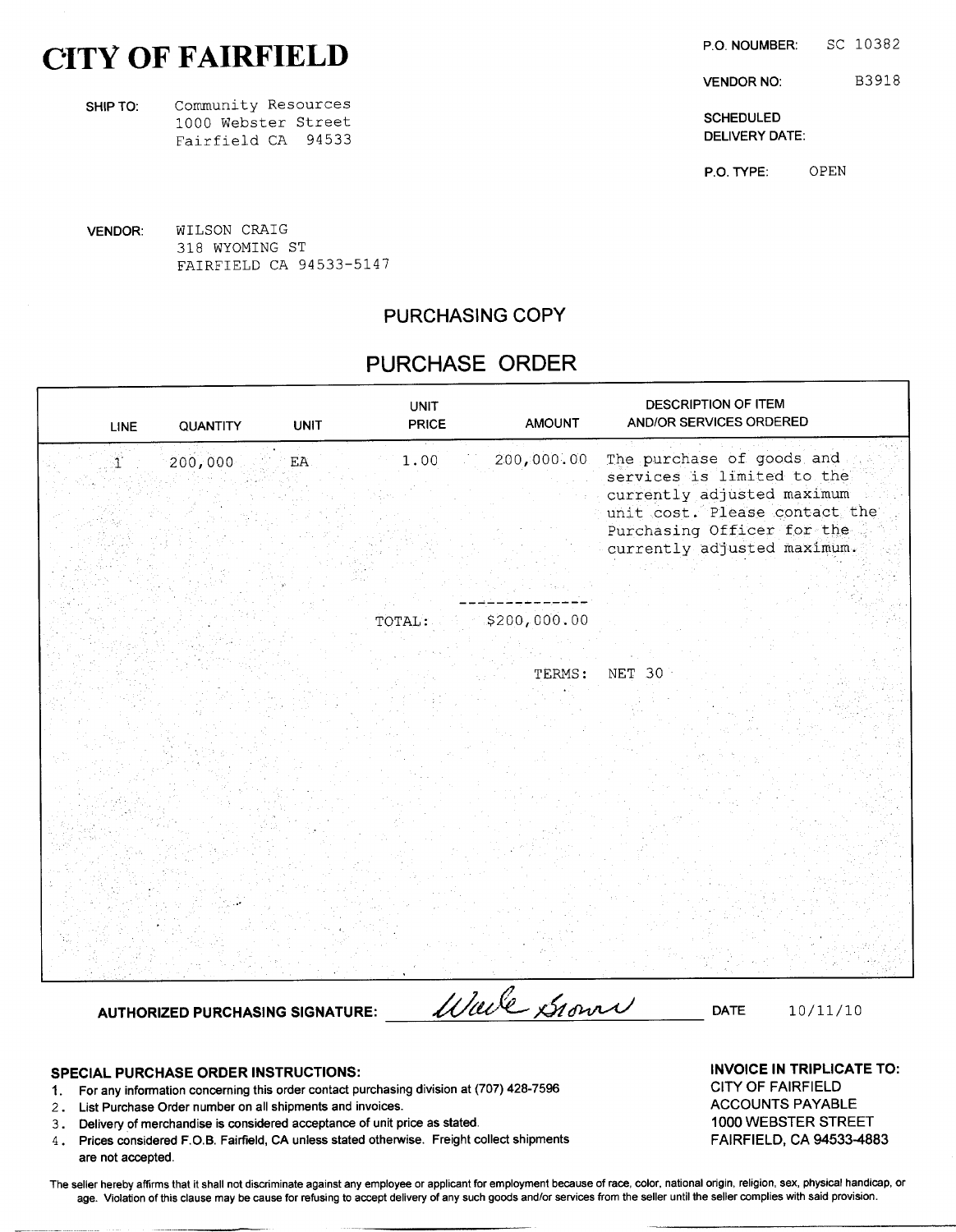CITY OF FAIRFIELD SERVICES AGREEMENT  $\mathscr{A} \cup \mathscr{O}$  $L<sup>0</sup>$ 

THIS AGREEMENT is made at Fairfield, California, as of the 7th day of December, 2009, by and between the City of Fairfield ("the CITY") and Craig Wilson ("SERVICE PROVIDER").

### 1. SCOPE OF SERVICE

SERVICE PROVIDER agrees to perform the following work:

a. Tutoring of TP2B participants at Sullivan Middle School program site up to <sup>5</sup> hours per week in various subject matter as participant needs dictate

### 2. PAYMENTS.

- a. The total contract price for services rendered by SERVICE PROVIDER under this Agreement shall be as specified below:
- 35/hour not to exceed <sup>5</sup> hours per week.
- b. Payment shall be made to SERVICE PROVIDER. c. Any additional meetings or work required beyond that set forth in Exhibit "A" shall be mutually agreed to by the CITY and SERVICE PROVIDER, and shall be billed on a time and materials basis to the CITY.

### 3. **INSURANCE**

- a. WORKERS' COMPENSATION. During the term of this Agreement, SERVICE PROVIDER shall fully comply with the terms of the law of California concerning WORKERS' COMPENSATION. During the term of this Agreement, SERVICE PROVIDER shall fully comply with the terms of the law of California correlation.<br>workers' compensation. Said compliance shall include, but not be limited to against any liability SERVICE PROVIDER may have for workers' compensation. Said policy shall also include employer's liability coverage no less than<br>\$1,000,000 per accident for bodily injury or disease.
- \$1,000,000 per accident for bodily injury or disease.<br><u>GENERAL LIABILITY INSURANCE</u>. SERVICE PROVIDER shall obtain at its sole cost and keep in full force and effect during the term of this agreement<br>commercial general lia commercial general liability insurance in the amount of \$ 1,000,000 per occurrence for bodily injury, personal injury, and property damage. Said insurance<br>shall provide (1) that the CITY, its officers, agents, employees an shall operate as primary insurance, and (3) that no other insurance effected by the CITY or other named insureds will be called upon to cover <sup>a</sup> loss covered thereunder.
- thereunder.<br>C. AUTOMOBILE LIABILITY INSURANCE. SERVICE PROVIDER shall obtain at its sole cost and keep in full force and effect during the term of this agreement of \$1,000,000 per occurrence for bodily injury and property automobile liability insurance in the amount of \$1,000,000 per occurrence for bodily injury and property damage. Said insurance shall provide (1) that the<br>CITY, its officers, agents, employees and volunteers shall be named insurance, and (3) that no other insurance effected by the CITY or other named insureds will be called upon to cover a loss covered thereunder.
- d. CERTIFICATES OF INSURANCE. SERVICE PROVIDER shall file with CITY'S Director of Community Services Department upon the execution of this agreement, certificates of insurance which shall provide that no cancellation, major change in coverage, expiration, or nonrenewal will be made during the term of this agreement, without thirty (30) days written notice to the Director of Community Services Department prior to the effective date of such cancellation, or change in coverage.
- e. SERVICE PROVIDER. shall file with the Director of Community Services Department concurrent with the execution of this agreement, the City's standard endorsement form (attached hereto) providing for each of the above requirements.
- 
- 4. INDEMNIFY AND HOLD HARMLESS. SERVICE PROVIDER shall indemnify, defend, and hold harmless the CITY, its officers, agents, employees and volunteers from all claims, suits, or actions of every name, kind and description, brought forth on account of injuries to or death of any person or damage to property arising from or connected with the willful misconduct, negligent acts, errors or omissions, ultra-hazardous activities, activities giving rise to strict liability, or defects in design by the SERVICE PROVIDER or any person directly or indirectly employed by or acting as agent for SERVICE PROVIDER in the performance of this Agreement, including the concurrent or successive passive negligence of the CITY, its officers, agents, employees or volunteers

It is understood that the duty of SERVICE PROVIDER to indemnify and hold harmless includes the duty to defend as set forth in Section <sup>2778</sup> of the California Civil Code.

Acceptance of insurance certificates and endorsements required under this Agreement does not relieve SERVICE PROVIDER from liability under this indemnification and hold harmless clause. This indemnification and hold harmless clause shall apply whether or not such insurance policies shall have been determined to be applicable to any of such damages or claims for damages.

### 5. LABOR AND WAGE CODE GUIDELINES

- a. Attention is directed to Section 1777.5 of the Labor Code as it applies to apprenticeship standards.
- b. SERVICE PROVIDER, as defined for this agreement, shall pay prevailing wages to the extent required by California Labor Code Section 1771. The general prevailing wage rates for each craft, classification, or type of workman shall be as determined by the Director of Industrial Relations (available online at Attention is directed to Section 1777.5 of the Labor Code as it applies to apprenticeship standards.<br>SERVICE PROVIDER, as defined for this agreement, shall pay prevailing wages to the extent required by California Labor Co and Solano County). <sup>A</sup> copy of these wage rate determinations are kept on file and are available for review at the Office of the City Engineer located at <sup>1000</sup> Webster Street.
- c. In accordance with the provision of Section <sup>1860</sup> of the California Labor Code, attention is directed to the requirement that in accordance with the provisions of Section <sup>3700</sup> of the Califomia Labor Code, every contractor will be required to secure the payment of compensation of his or her employees.
- 6. BUSINESS LICENSE. The CONSULTANT shall obtain a business license for work within the City of Fairfield pursuant to Chapter 10B of the Fairfield City Code, with respect to the gross receipts received pursuant to this Agreement. No payments shall be made to any SERVICE PROVIDER until such business license has been obtained, and all fees paid therefore, by the CONSULTANT. Business license applications and information may be obtained from the Finance Department, Fairfield City Hall, 1000 Webster Street, Fairfield, CA 94533-4883 (707/428-7509).
- 7. CANCELLATION. This agreement may be canceled at any time by CITY for its convenience upon written notice to SERVICE PROVIDER: provided, however, that the SERVICE PROVIDER shall be entitled to receive full payment for all services performed and all costs incurred to the date of its receipt of written notice to cease work.
- 8. COMPLETE AGREEMENT/AMENDMENT. This Agreement constitutes the complete agreement between the parties as to the subject matter hereof and may not be amended or changed except by <sup>a</sup> written agreement signed by both parties.

SERVICE PROVIDER<br>  $B_x$   $Q_{\mu}$   $\beta$   $\mu$   $\lambda$ amended or change<br>SERVICE PROVID<br>By: Well

City of Fairfield, a municipal corporation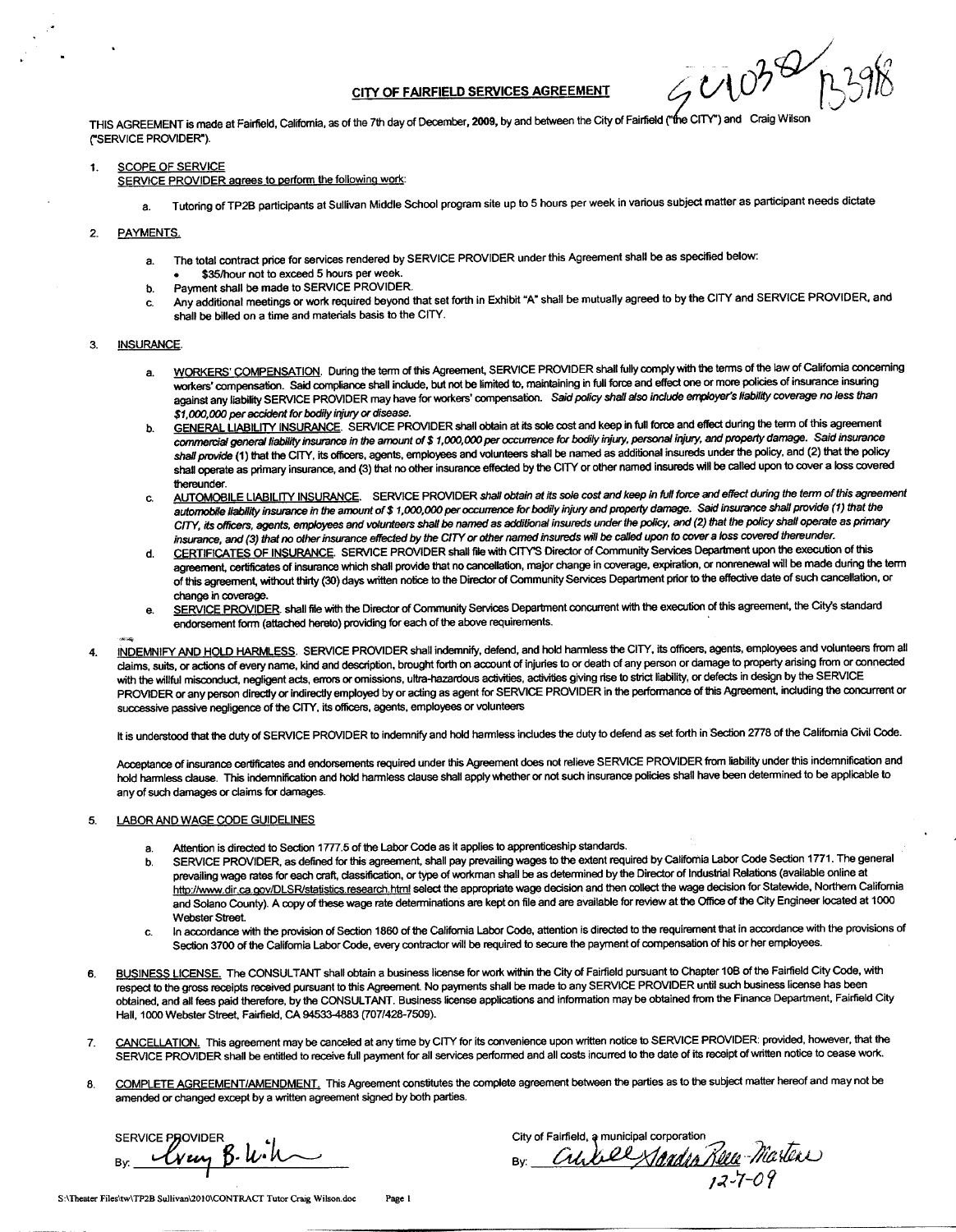# EDD REPORTING REQUIREMENTS CHECKLIST

# As per SB 542 (Burton/Schiff 09-27-1999), effective January 1, 2001, the State Employment Development Department EDD) requires the following.

| Please complete the following: (To be complete by the department) |                                |  |  |  |  |
|-------------------------------------------------------------------|--------------------------------|--|--|--|--|
| Community Resources/YAD<br>Department/Division:                   | Date of Contract: Dec. 7, 2009 |  |  |  |  |
| Authorized by Res. No.:                                           | Contract Expiration Date: Open |  |  |  |  |
| Person Reviewing EDD Requirements:                                | Phone:                         |  |  |  |  |

EDD REPORTING REQUIREMENTS. When CITY executes an agreement for or makes payment to CONSULTANT in the amount of \$600 (six hundred dollars) or more in any one calendar year, CONSULTANT shall provide the following information to CITY to comply with EDD reporting requirements:

- A. Whether CONSULTANT is doing business as <sup>a</sup> sole proprietorship, partnership, limited liability partnership, corporation, limited liability corporation, non profit corporation or other form of organization.
- B. If CONSULTANT is doing business as <sup>a</sup> sole proprietorship, CONSULTANT shall provide the full name, address and social security number or federal tax identification number of the sole proprietor.
- C. If CONSULTANT is doing business as other than <sup>a</sup> sole proprietorship, CONSULTANT shall provide If CONSULTANT is doing business as a sole prop<br>social security number or federal tax identification<br>If CONSULTANT is doing business as other than<br>CONSULTANT's federal tax identification number

## Dear Contracting Company:

Pursuant to your contract with the above mentioned City of Fairfield Department, you are required to complete box <sup>1</sup> AND box <sup>2</sup> below.

Please indicate the type of business and provide the information requested:

# BOX <sup>1</sup>

|                     | <b>TAN DAN DESEN</b>            |
|---------------------|---------------------------------|
| <b>FULL NAME</b>    | <b>Craig Wilson</b>             |
| <b>ADDRESS</b>      | 318 Wyoming St.                 |
| CITY, STATE, ZIP    | Fairfield, CA 94533             |
| <b>PHONE NUMBER</b> | $(707)$ 425-3366/(707) 514-6079 |

AND

**BOX2** 

|        |                                                                           |            | <b>A SERVED AN AS MOTORIAL PROPERTY IN STREET</b> |
|--------|---------------------------------------------------------------------------|------------|---------------------------------------------------|
|        | Station libert<br>. 이 사용자는 사용한 사항 등 사용화 <b>사항 수</b> 요 있습                  |            | 26 BRA<br><b>MARK HEARN IN SHIPPER ASSESSED</b>   |
| ☑      | <b>SOLE PROPRIETORSHIP</b>                                                | SSN only   | Name in box #1 must match SSN<br>564-31-2778      |
| С      | <b>PARTNERSHIP</b>                                                        | <b>TIN</b> |                                                   |
| $\Box$ | <b>LIMITED LIABILITY PARTNERSHIP</b>                                      | <b>TIN</b> |                                                   |
| Ĩ.     | <b>CORPORATION</b>                                                        | <b>TIN</b> |                                                   |
|        | <b>LIMITED LIABILITY CORPORATION</b>                                      | <b>TIN</b> |                                                   |
| L.     | <b>NON-PROFIT CORPORATION</b>                                             | <b>TIN</b> |                                                   |
|        | OTHER FORM OF ORGANIZATION                                                | <b>TIN</b> |                                                   |
|        | PLEASE RETURN THIS FORM WITH THE SIGNED CONTRACT TO THE CITY OF FAIRFIELD |            |                                                   |

S:\Theater Files\tw\TP2B Sullivan\2010\CONTRACT Tutor Craig Wilson.doc Page 2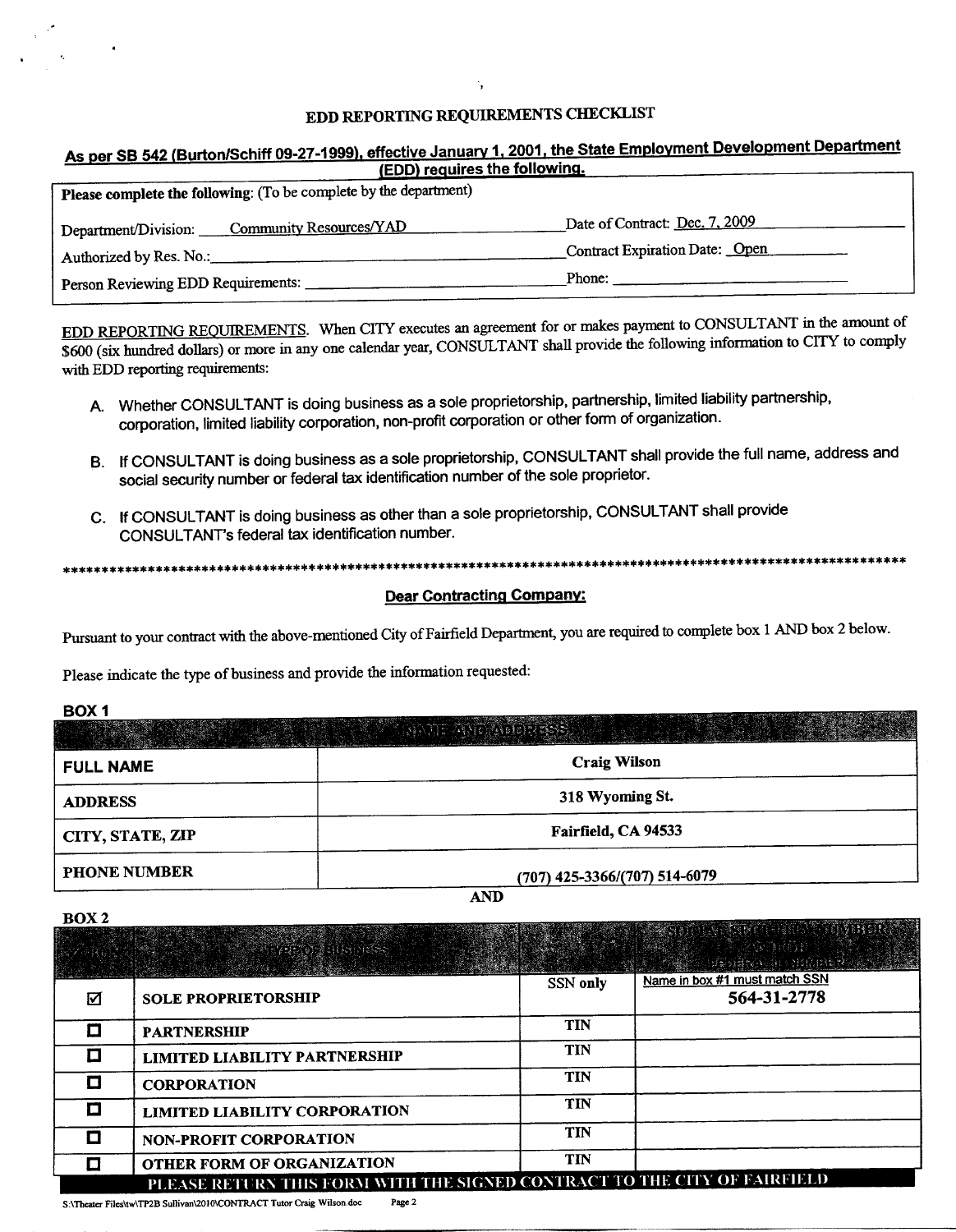| <b>⊀enewal:</b> | iew: |
|-----------------|------|
|                 |      |
|                 |      |

# INSURANCE CHECKLIST

DATE OF CONTRACT: P.O.#

CONTRACTOR: David Craig Wilson

DEPARTMENT: Community Resources

STAFF PERSON & TELEPHONE NO: Tom Work x-7660

DESCRIBE PROJECT / WORK: Site Liaison / Sullivan Middle School

| APPROVED: C                                   |                           |                          |                  | $\times$                                                |                      | Yes<br>Required?<br>ξ                           |
|-----------------------------------------------|---------------------------|--------------------------|------------------|---------------------------------------------------------|----------------------|-------------------------------------------------|
|                                               | Professional<br>Liability | Workers'<br>Compensation | Excess Liability | Auto Liability                                          | General<br>Liability | Type of<br>Insurance                            |
| úthorized Risk Management Signature           |                           |                          |                  | Indemnity Exchange<br>$A - I$ IX<br>California Casualty |                      | Insurance Company<br>AM Best Rating<br>Name and |
|                                               |                           |                          |                  | 6206+91                                                 |                      | Policy Number                                   |
| DATE:                                         |                           |                          |                  | 1129/2011                                               |                      | Expiration<br>Date                              |
| 2/27/10<br>HUMAN RESOURCES<br><b>RECEIVED</b> |                           |                          |                  |                                                         |                      | Per Occurrence Insurance<br>Limit               |
| 7644<br>医子宫的 医子宫的                             |                           | $\frac{1}{2}$<br>写写      | 化电压 计数字          |                                                         |                      | <b>Qity</b>                                     |
|                                               |                           | ś                        |                  |                                                         |                      | Endorsement Form<br>Other                       |
|                                               |                           |                          | å                |                                                         |                      | <b>Waived</b>                                   |

k.  $\ddot{\phantom{a}}$ 

 $\frac{1}{2}$ 

 $\ddot{\phantom{1}}$